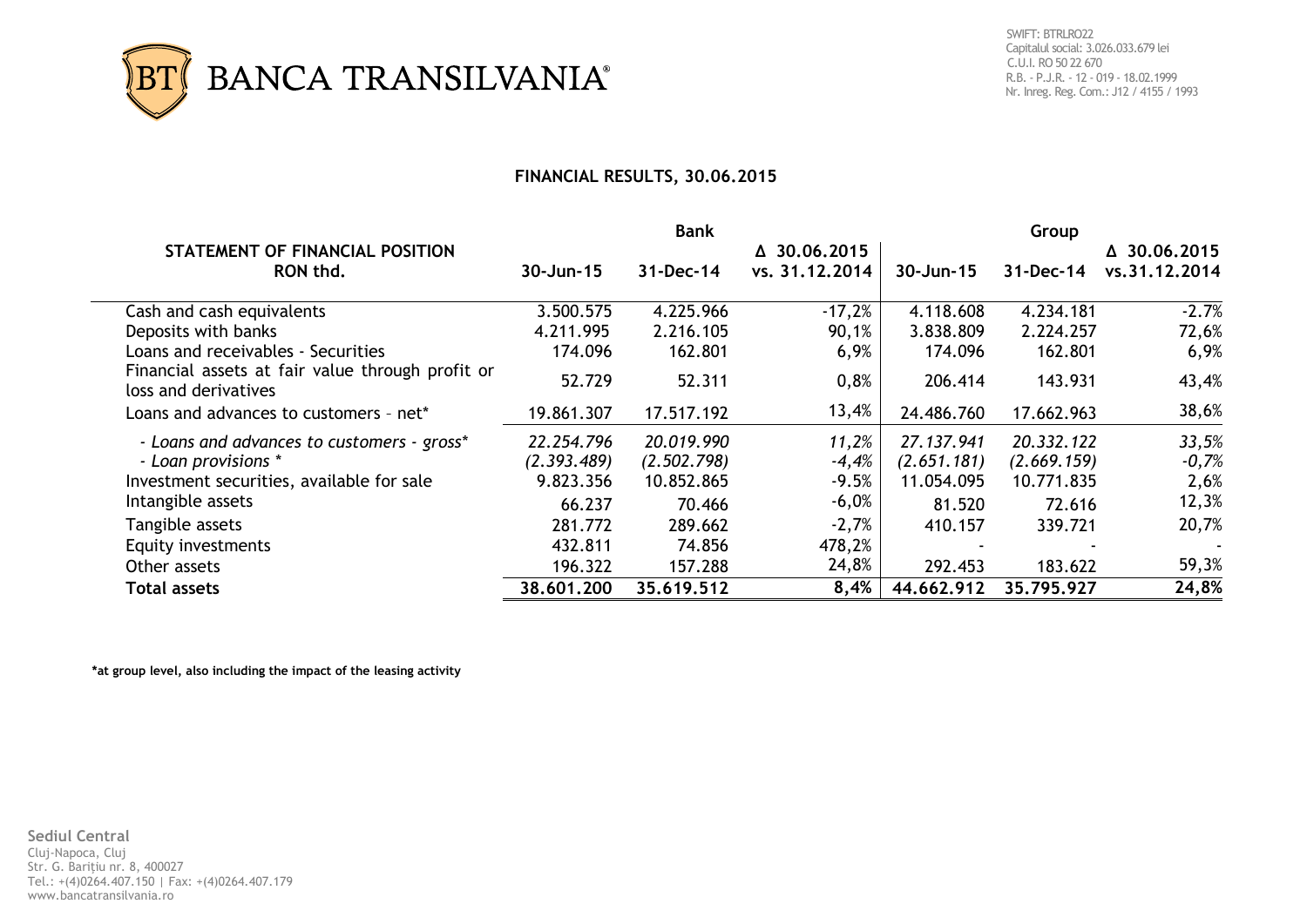|                                                      | <b>Bank</b> |            |                | Group      |            |               |  |
|------------------------------------------------------|-------------|------------|----------------|------------|------------|---------------|--|
| STATEMENT OF FINANCIAL POSITION                      |             |            | △ 30.06.2015   |            |            | △ 30.06.2015  |  |
| RON thd.                                             | 30-Jun-15   | 31-Dec-14  | vs. 31.12.2014 | 30-Jun-15  | 31-Dec-14  | vs.31.12.2014 |  |
| Deposits from banks                                  | 833.046     | 133.348    | 524,7%         | 270.815    | 133.348    | 103,1%        |  |
| Deposits from customers                              | 31.917.049  | 30.045.502 | 6,2%           | 35.600.323 | 29.994.916 | 18,7%         |  |
| Loans from banks and other financial<br>institutions | 1.335.430   | 949.053    | 40,7%          | 1.481.691  | 1,052.687  | 40,8%         |  |
| Subordinated liabilities                             | 407.164     | 394.658    | 3,2%           | 407.243    | 394.743    | 3,2%          |  |
| Deferred tax liabilities                             | 4.658       | 43.716     | $-89,3%$       | 2.198      | 41.040     | $-94,6%$      |  |
| Other liabilities                                    | 473.067     | 351.274    | 34,7%          | 1.105.958  | 381.930    | 189,6%        |  |
| <b>Total liabilities</b>                             | 34.970.414  | 31.917.551 | 9,6%           | 38,868,228 | 31.998.664 | 21,47%        |  |
| Shareholders' equity                                 |             |            |                |            |            |               |  |
| Share capital                                        | 2.695.125   | 2.695.125  |                | 2.695.125  | 2.695.125  |               |  |
| Share premium                                        | 38.873      | 38.873     |                | 38.873     | 38.873     |               |  |
| Revaluation reserves                                 | 27.106      | 27.852     | $-2,7%$        | 26.226     | 27.000     | $-2,9%$       |  |
| Treasury shares                                      | $-217$      | $-10.468$  | $-97,9%$       | $-19.394$  | $-21.253$  | $-8,7%$       |  |
| Retained earnings                                    | 681.120     | 490.160    | 39,0%          | 2.866.257  | 597.213    | 379.9%        |  |
| Other reserves                                       | 188.779     | 460.419    | $-59,0%$       | 182.553    | 456.138    | $-60,0%$      |  |
| Total shareholders' equity                           | 3.630.786   | 3.701.961  | -1,9%          | 5.789.640  | 3.793.096  | 52,6%         |  |
| Non-controlling interests                            |             |            |                | 5.044      | 4.167      | 21,0%         |  |
| Liabilities and shareholders' equity                 | 38,601,200  | 35.619.512 | 8,4%           | 44.662.912 | 35.795.927 | 24,8%         |  |

*Note: The financial information as at 30.06.2014 and 30.06.2015 is not audited.*

*(\*) at consolidated level includes financial liabilities to holders of fund units*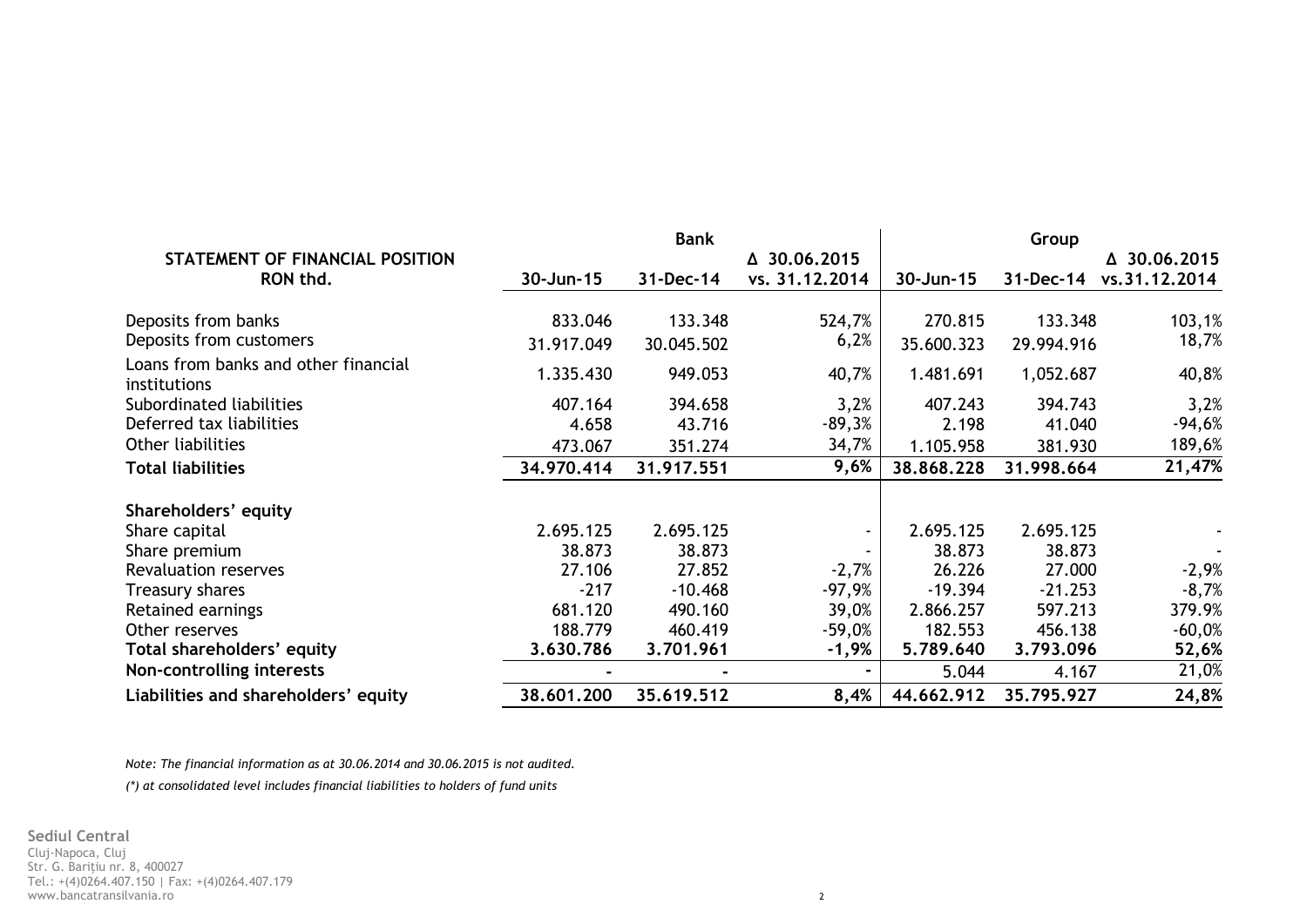## **PROFIT AND LOSS ACCOUNT**

| Ron thd.                                    |            | Group     |                              |            |           |                              |
|---------------------------------------------|------------|-----------|------------------------------|------------|-----------|------------------------------|
|                                             | 30- Jun-15 | 30-Jun-14 | $\Delta$ Jun 15<br>vs. Jun14 | 30- Jun-15 | 30-Jun-14 | $\Delta$ Jun 15<br>vs. Jun14 |
| Interest income                             | 769.174    | 894.828   | $-14,0%$                     | 905.589    | 914.989   | $-1,0%$                      |
| Interest expenses                           | (247.137)  | (325.863) | $-24,2%$                     | (263.832)  | (327.785) | $-19,5%$                     |
| Net interest income                         | 522.037    | 568.965   | $-8,2%$                      | 641.757    | 587.204   | 9,3%                         |
| Fee and commission income                   | 260.848    | 230.743   | 13,0%                        | 279.294    | 237.605   | 17,5%                        |
| Fee and commission expenses                 | (49.943)   | (37.424)  | 33,5%                        | (49.546)   | (37.877)  | 30,8%                        |
| Net fee and commission income               | 210.905    | 193.319   | 9,1%                         | 229.748    | 199.728   | 15,0%                        |
| Net trading income                          | 69.824     | 56.155    | 24.3%                        | 60.330     | 48.971    | 23,2%                        |
| Gains (losses) on available-for-sale assets | 200.490    | 107.575   | 86,4%                        | 200.286    | 107.854   | 85,7%                        |
| Contribution, Deposits Guarantee Fund       | (80.944)   | (73.152)  | 10,7%                        | (95.216)   | (73.152)  | 30,2%                        |
| Other operating income                      | 43.145     | 17.124    | 152,0%                       | 61.003     | 28.759    | 112,1%                       |
| Operating income                            | 965.457    | 869.986   | 11,0%                        | 1.097.908  | 899.364   | 22,1%                        |
| Personnel expenses                          | (244.467)  | (216.258) | 13,0%                        | (292.663)  | (226.369) | 29,3%                        |
| Depreciation and amortization               | (26.942)   | (29.685)  | $-9,2%$                      | (40.911)   | (33.596)  | 21,8%                        |
| Other operating expenses                    | (212.935)  | (158.230) | 34,6%                        | (248.902)  | (165.930) | 50,0%                        |
| <b>Operating expenses</b>                   | (484.344)  | (404.173) | 19,8%                        | (582.476)  | (425.895) | 36,8%                        |
| Net impairment losses on assets and credit  |            |           |                              |            |           |                              |
| commitments                                 | (254.806)  | (256.273) | $-0,6%$                      | 237.873    | (257.718) | $-192,3%$                    |
| Income from acquisitions                    |            |           |                              | 1.564.480  |           |                              |
| Profit before income tax                    | 226.307    | 209.540   | 8,0%                         | 2.317.785  | 215,751   | 974,3%                       |
| <b>Sediul Central</b><br>Clui-Napoca Clui   |            |           |                              |            |           |                              |

Cluj-Napoca, Cluj Str. G. Bariţiu nr. 8, 400027 Tel.: +(4)0264.407.150 | Fax: +(4)0264.407.179 www.bancatransilvania.ro 3